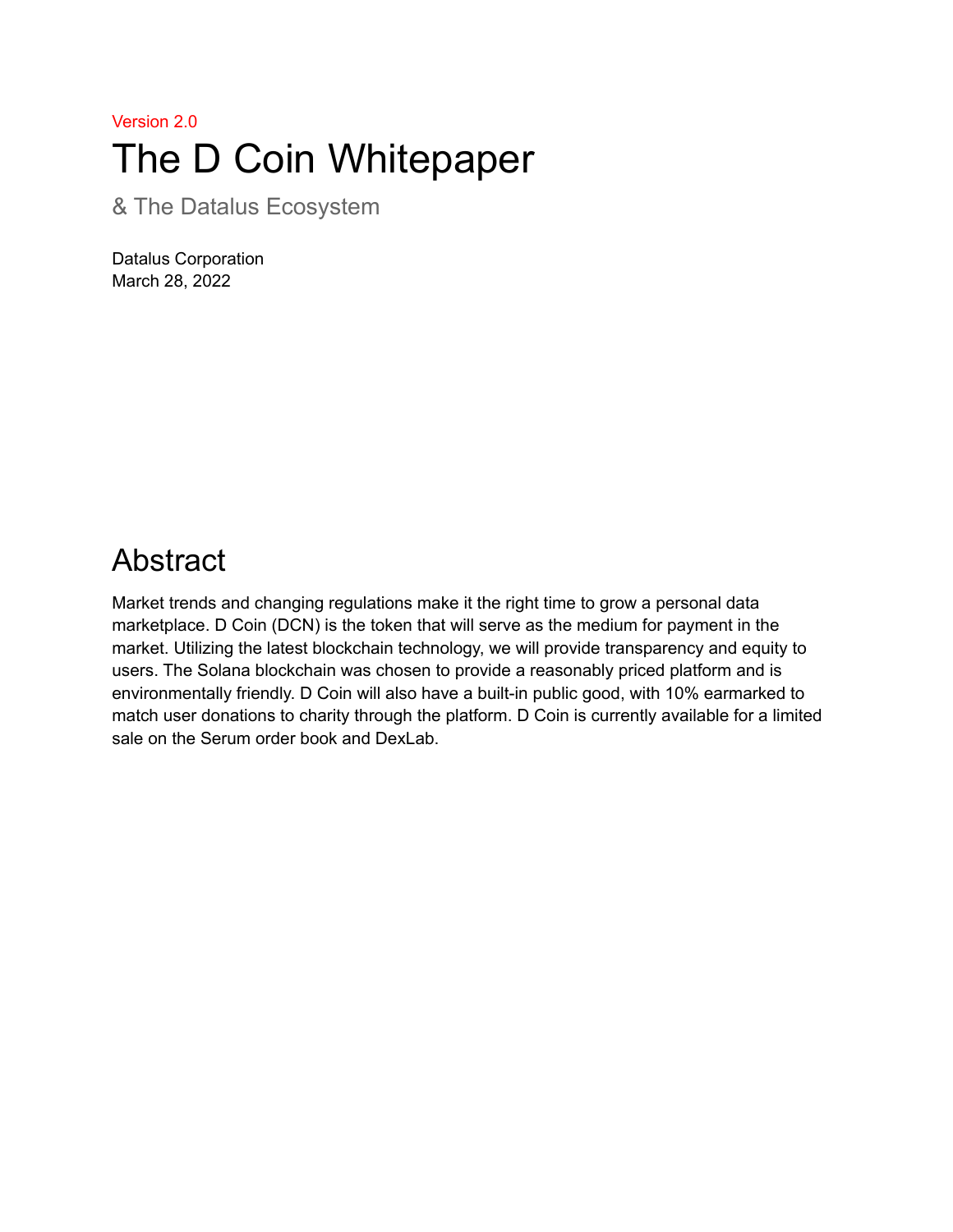# <span id="page-1-0"></span>Table of Contents

| <b>Abstract</b>                                           | 1                       |
|-----------------------------------------------------------|-------------------------|
| <b>Table of Contents</b>                                  | $\overline{2}$          |
| <b>Introduction</b>                                       | 3                       |
| Our Why                                                   | $\mathsf 3$             |
| The Value Chain                                           | 3                       |
| Providing Transparency to Advertising and Data Collection | 3                       |
| For The Greater Good                                      | $\overline{4}$          |
| D' Nauts Community - Future                               | $\overline{4}$          |
| <b>Datalus - Inner Workings</b>                           | 4                       |
| Datalus Data Marketplace                                  | $\overline{\mathbf{4}}$ |
| D Coin Ecosystem                                          | $\overline{4}$          |
| Datalus Plugin                                            | 5                       |
| Roadmap                                                   | 5                       |
| <b>The Business</b>                                       | 6                       |
| <b>Competitive Analysis</b>                               | 6                       |
| <b>Brave</b>                                              | 6                       |
| <b>DuckDuckGo</b>                                         | 6                       |
| Datacy                                                    | 6                       |
| Gener <sub>8ads</sub>                                     | 6                       |
| The Marketplace Mechanics                                 | 6                       |
| <b>Buy Offers</b>                                         | 6                       |
| Data Buyers                                               | $\overline{7}$          |
| <b>Users</b>                                              | $\overline{7}$          |
| Payment                                                   | $\overline{7}$          |
| The Team                                                  | $\overline{7}$          |
| <b>Advisory Team</b>                                      | 8                       |
| <b>Launching the D Coin</b>                               | 8                       |
| Post-Launch Stability                                     | 9                       |
| Per Datalus Offer User Release                            | 9                       |
| Non-Profit Sharing Match                                  | 9                       |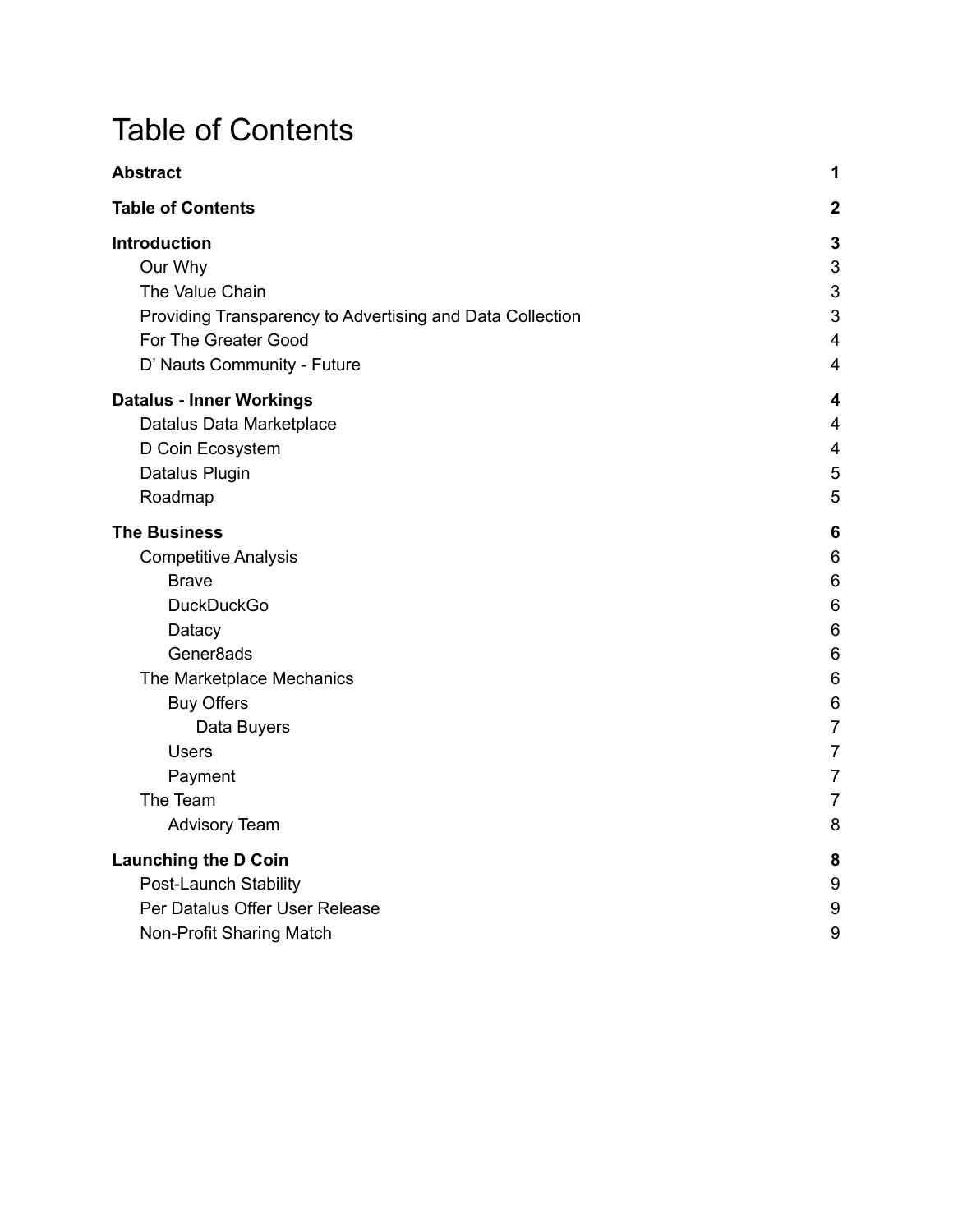# <span id="page-2-0"></span>**Introduction**

## <span id="page-2-1"></span>Our Why

Companies take to use data, and we get nothing. We believe there is a more equitable future where users can choose to provide their data, and companies reward them.

## <span id="page-2-2"></span>The Value Chain

I started Datalus to give users control of their data. The data marketplace will provide users the ultimate ability to make money from their data while providing companies with the data they need and creating a connection to the users who would be their customers. This process also makes third-party information first-party and, with the transparency of the D Coin transfer engine, can serve as validation of data usage permission for companies.

The Datalus Data Marketplace allows users to make money from their data by opting into offers from companies to sell all or part of their browsing, demographic, search, and location data. They are compensated with D coins that can be exchanged for other cryptocurrencies or converted into USD. The conversion may happen on decentralized exchanges (DEX) and Circle's USDC.

This method creates a user-centric compromise by allowing opt-in tracking and compensating the user while creating a direct relationship between the user and the companies they authorize to track them.

## <span id="page-2-3"></span>Providing Transparency to Advertising and Data Collection

Utilizing a blockchain ledger, we can create a transparent record of offers and payments between wallets of advertisers and users while maintaining the user's privacy. This process will also allow us and others to implement systems to track and stop fraudulent views more efficiently and quickly verify.

We won't be disclosing our detection and prevention methods, but it is something we take seriously, and we will be implementing fully automated controls. Due to the anonymity, this may inflict false-positive casualties, so that will need to be monitored to maintain focus on our goal of providing the best browsing experience possible.

## <span id="page-2-4"></span>For The Greater Good

One of the goals of Datalus is to shift back control to users, but a secondary goal is to do good. That is part of our DNA. We are reserving 10 percent to match in donations from our users, functionality that we will be building into the system.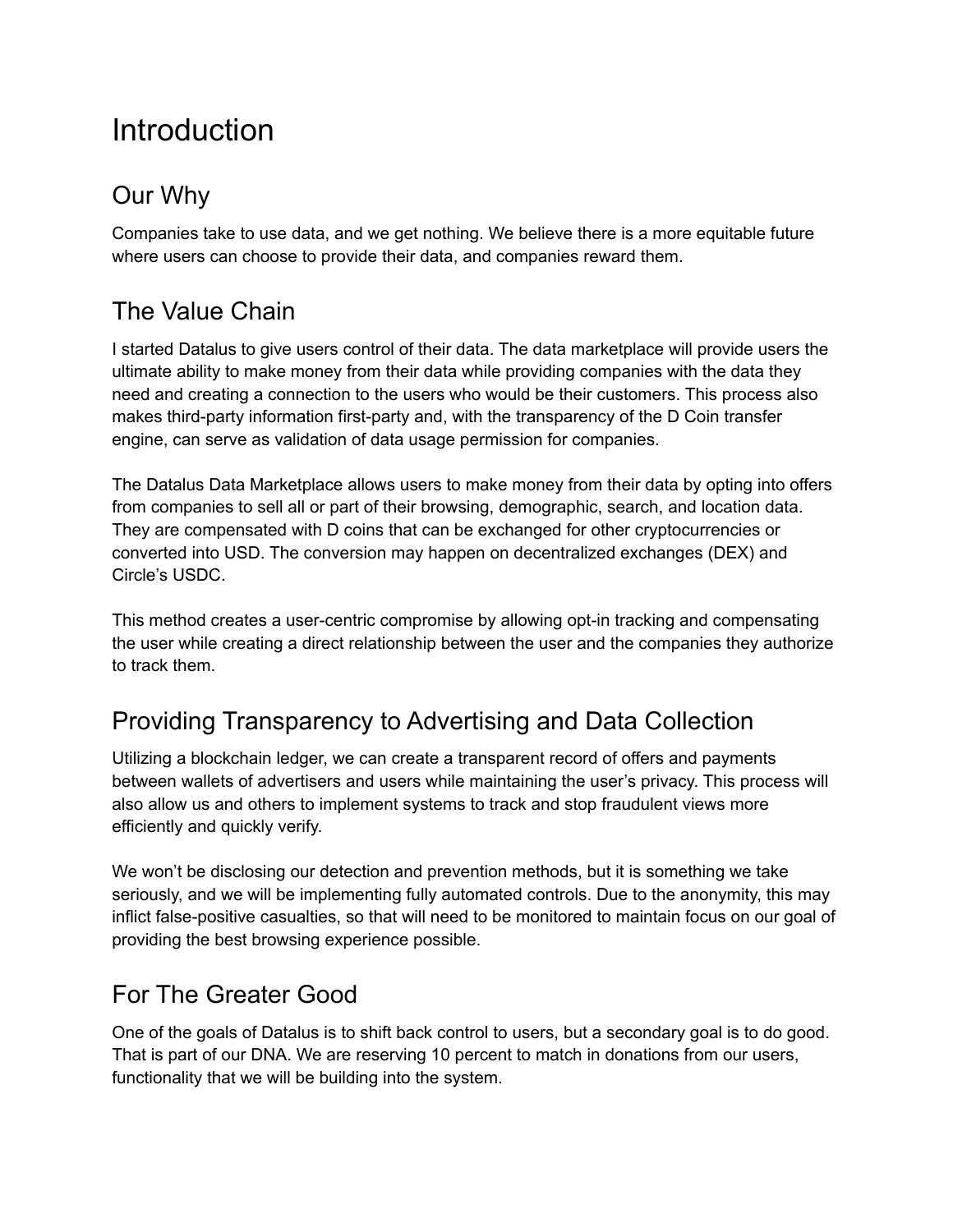## <span id="page-3-0"></span>D' Nauts Community - Future

We've partnered with DOG Labs to create ten thousand beautiful D'Naut NFTs that we will give away to our first users and those who have D Coin in their Solana accounts. We will retain a 5% commission on resale and split it with DOG Labs. D'nauts are Datanauts that take control of their data in the ocean of the internet.

# <span id="page-3-1"></span>Datalus - Inner Workings

### <span id="page-3-2"></span>Datalus Data Marketplace

The Datalus Data Marketplace allows users to opt into offers, set their storage preferences, update their wallet information, and update their Datalus profile(s). The identity system operates across devices and makes sure we only store the data the user intends.

We unobtrusively pair and notify the user if they wish. The user can then opt to have their data licensed to individual companies or groups of companies. They can also allow qualified third-party domain data such as cookies, ads, and functionality. The user is paid daily from the merchant's D Coin account directly to their wallet. Or we can aggregate them and send them from the Datalus wallet.

We expect to be able to compensate a user 27 DCoin per month for their data, but we may also need to charge a storage fee for keeping it in the marketplace.

Our goal is to provide cash-out ability directly from the Datalus marketplace by converting from D Coin to USD. We will do this through various DEXs and Circle's USDC.

## <span id="page-3-3"></span>D Coin Ecosystem

- The D Coin ecosystem encompasses the Datalus marketplace, plugin, and third-party exchanges on the Solana blockchain.
- Data buyers buy D Coin in our system, which will be transferred to users in the marketplace.
- Users can then take the D Coin to another wallet to exchange them for other tokens or USD or keep it in the Datalus ecosystem.
- The market liquidity offered by data buyers will keep the D Coin valuable.
- Datalus will profit off the original coin sale and fees from USD to D Coin conversions.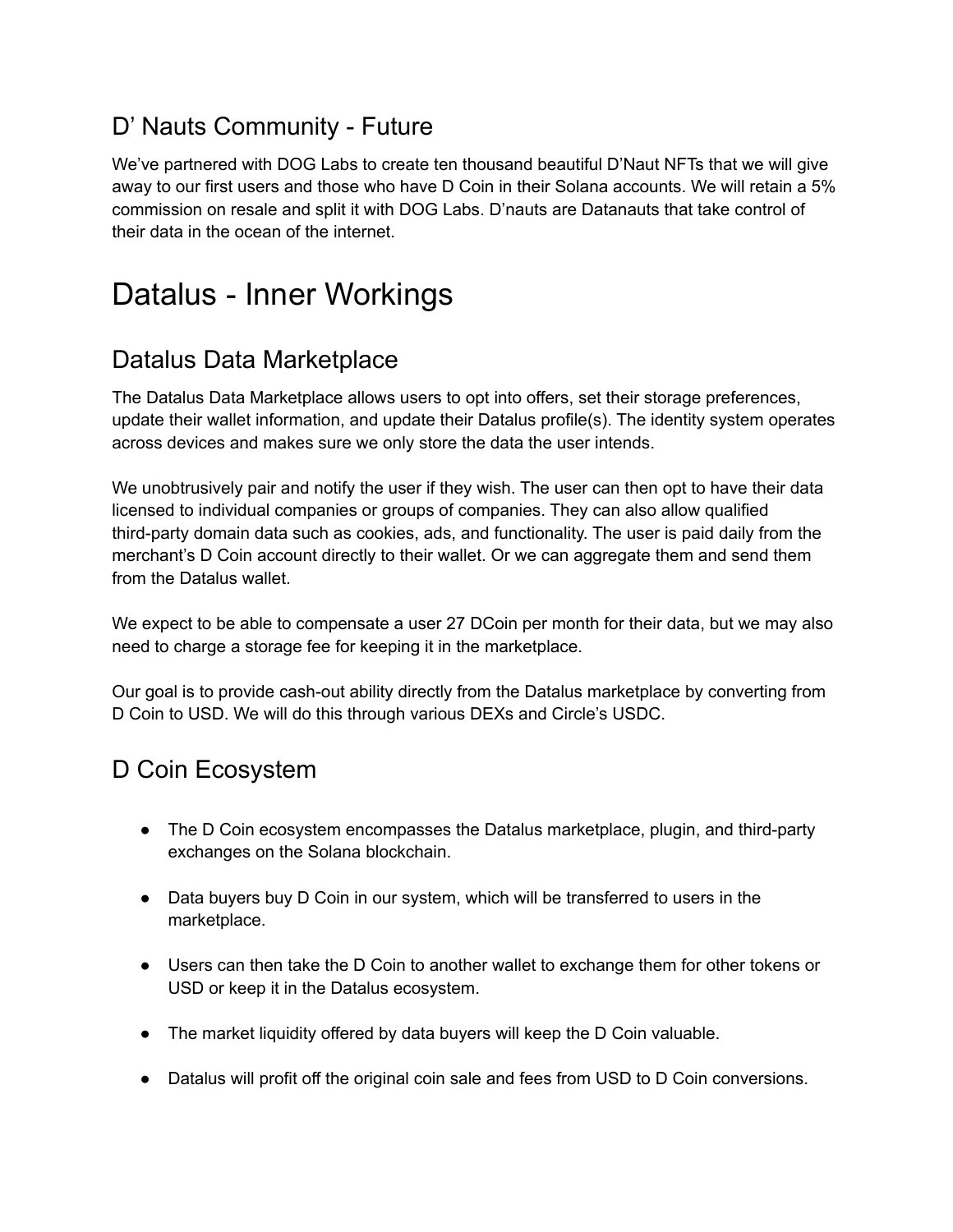## <span id="page-4-0"></span>Datalus Plugin

The Datalus plugin allows users to access the marketplace websites and captures their data from all major browsers.

## <span id="page-4-1"></span>Roadmap

Overall our goals are to launch the coin, build the marketplace, and focus on user growth and data buyers. Here's our complete roadmap for the following year.

2021 Q3: Founded. 2021 Q4: Minted D Coin and Built first browser build. 2021 Q4: Airdrop. 2022: NYE: Release browser preview to users. 2022 Q1: Start coin sale and switch to plugin from browser. 2022:Q1: Beta Marketplace 2022:Q2: Beta plugin

2022 Q4: General Availability, 1.0.

Right now, we are working in three directions. First, we created and launched D Coin to achieve added development funding and pre-fund the marketplace. Second, on the development side, we are developing the plugin. Meanwhile, we are setting up the marketplace website.

# <span id="page-4-2"></span>The Business

## <span id="page-4-3"></span>Competitive Analysis

We believe our focus on user experience and hidden data collection and monetization makes us a better value for users than our competition, but we all agree on data privacy. The following is a look at our competitors.

#### <span id="page-4-4"></span>Brave

Brave is a privacy-focused browser with its crypto token BAT. Focused on the relationship between publishers, advertisers, and users, it seeks to replace the ads you see and compensate you for them. It is built on Chromium, Google's open-source version of Chrome.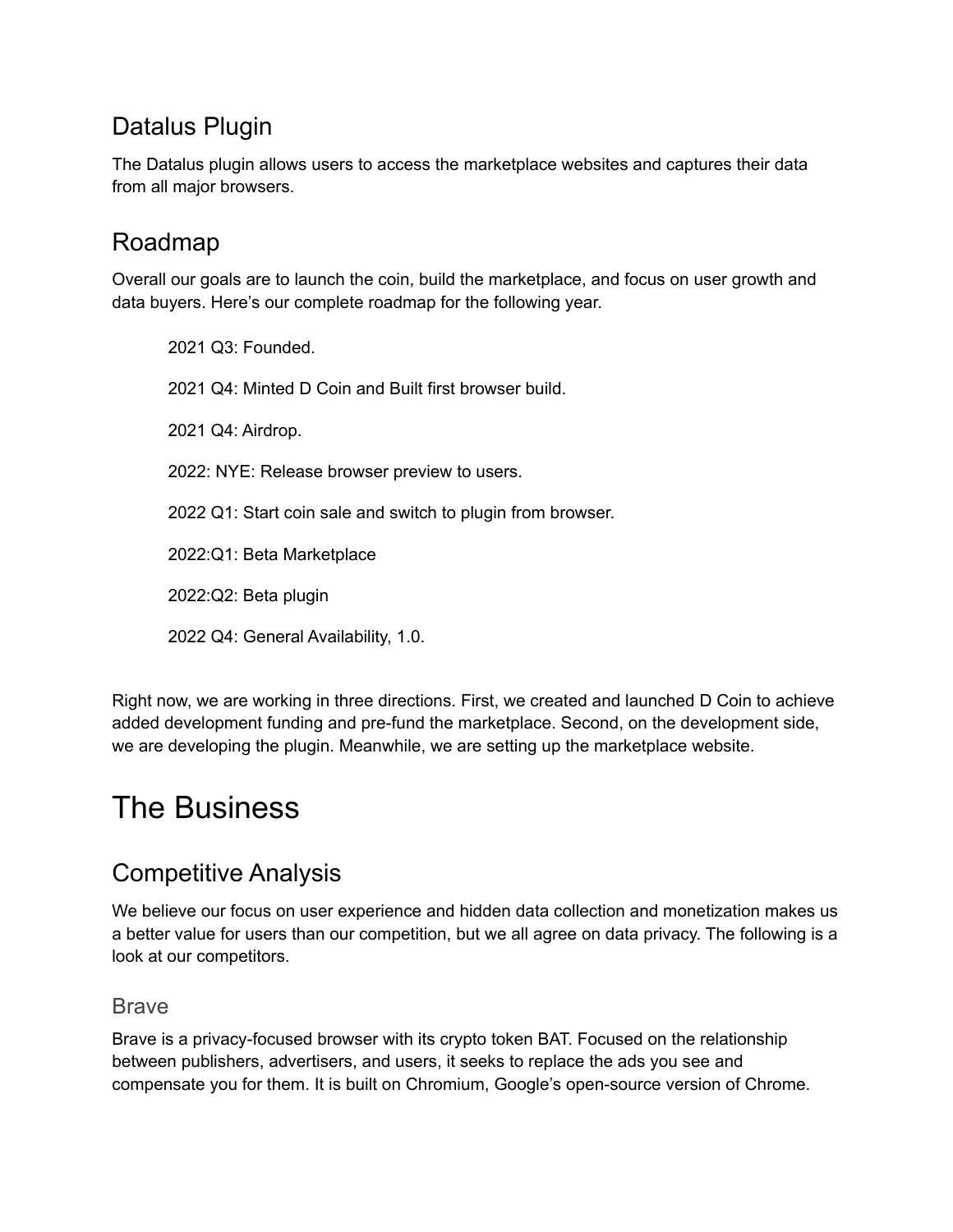#### <span id="page-5-0"></span>**DuckDuckGo**

The chromium-based browser and search engine make money from advertising on your search pages. They may be a good partner for us for our default search.

#### <span id="page-5-1"></span>**Datacy**

Datacy is a Chrome/Chromium plugin that lets users monetize their data through partner offers. But it does not provide privacy or protection from others getting that same information. It does not enhance your browsing experience, and its platform is not yet available.

#### <span id="page-5-2"></span>Gener8ads

Gener8ads is a Chromium browser that serves you ads. They are focused on providing targeted ads with which you will engage more. If your goal is to have suitable ads, their method seems good. It is fundamentally different than our goal of more minor but more profitable user ads.

### <span id="page-5-3"></span>The Marketplace Mechanics

The data marketplace connects browser users with different types of offers. Once the offer is accepted, the user gets paid either per occasion or per period.

#### <span id="page-5-4"></span>Buy Offers

Several offer types exist in the marketplace, focused on two sections: allowing users to access third-party content during their browsing experience and licensing all or part of their data to data buyers.

#### <span id="page-5-5"></span>Data Buyers

Data buyers will create offers for one of the following types:

- Search
- Location/IP
- Telemetry
- Demographics

They will be able to select minimal required fields and field fidelity (accuracy), as well as ad demographic information-sharing requirements. Then lock it down to a geographic region and set the monthly spend for minimal and optional fields.

#### <span id="page-5-6"></span>Users

The focus on user experience allows us to maintain our user base and provides a sustainable base. Users will have complete transparency and control over who and what they share. Buy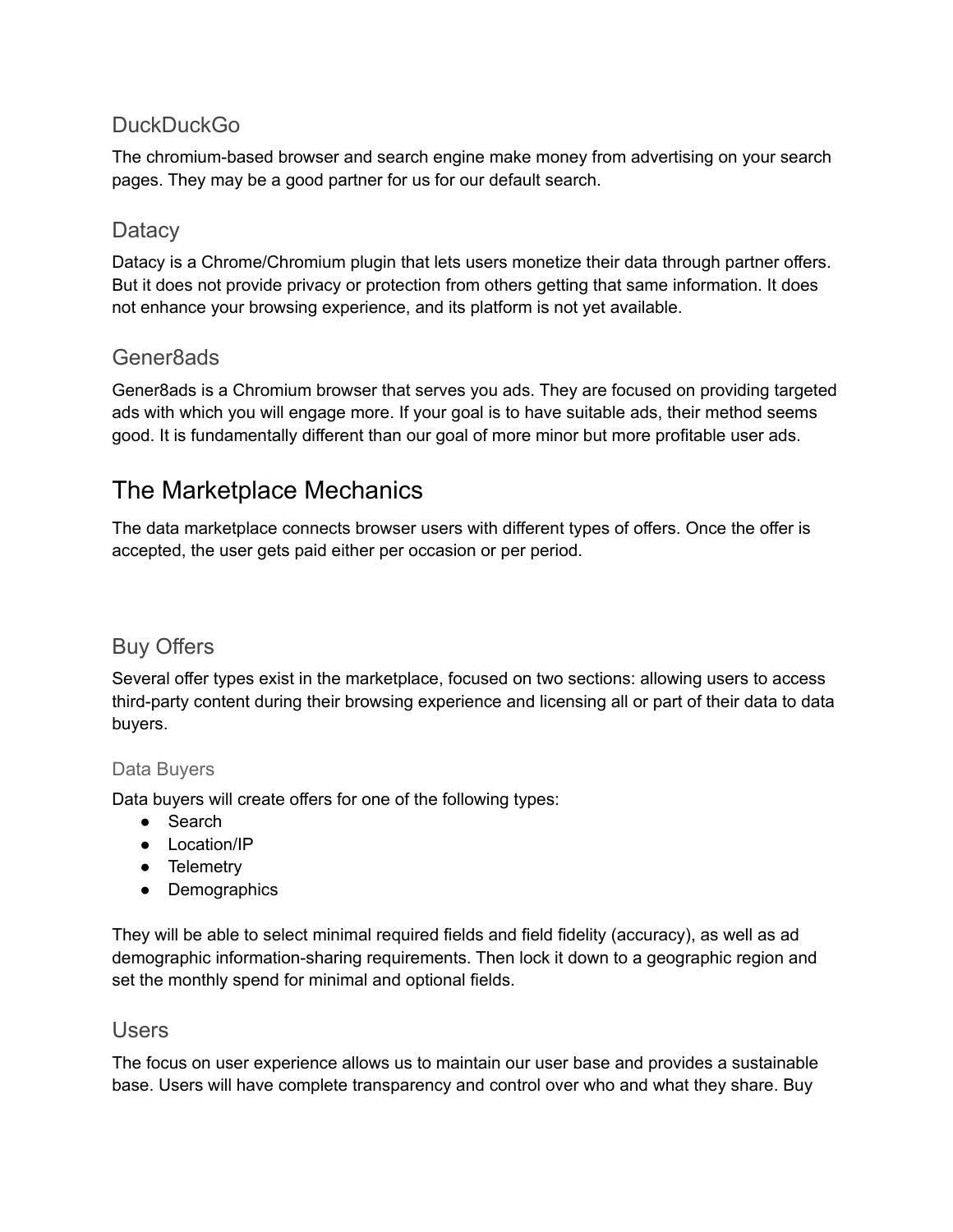offers will have transparency into where their money went and to whom. Users see which data is shared.

#### <span id="page-6-0"></span>Payment

Buy offers can be made in USD and D Coin, where we will convert the USD into D Coin to distribute to the users.

The D Coin allows us to compensate users from day one, even before data buyers and third-party vendors opt into the marketplace. We provide every new user with D Coin and an uncompromising user experience.

### <span id="page-6-1"></span>The Team

We have an excellent technical team of Crypto, business, and technology experts to execute our vision fully.

Mikhail Kozorovitskiy - Founder

- 17 years of building and advising tech
- Startup, agency, and enterprise experience
- Employee during two exits and an IPO
- Organizer, Birmingham Software Area Enthusiasts
- Co-Organizer, DevOpsDays Birmingham, AL

Steven Becht - Chief Blockchain Officer

- Principal Architect
- Blockchain Engineer
- Minter of our D Coin

Min Sun Lee - UX Design

- A decade of startup UX Experience
- UX Professor at University of Montevallo

Seth McCoin - Fractional CFO

- Financial Modelling
- Bookkeeping
- President at Cardinal Resource Management, LLC

#### <span id="page-6-2"></span>Advisory Team

We're backed by subject matter experts in our advisory dream team.

**Jason Nunnelley** - CEO, Upgrade Media **Seth Griffin** - Chief Creative Officer, Telegraph Creative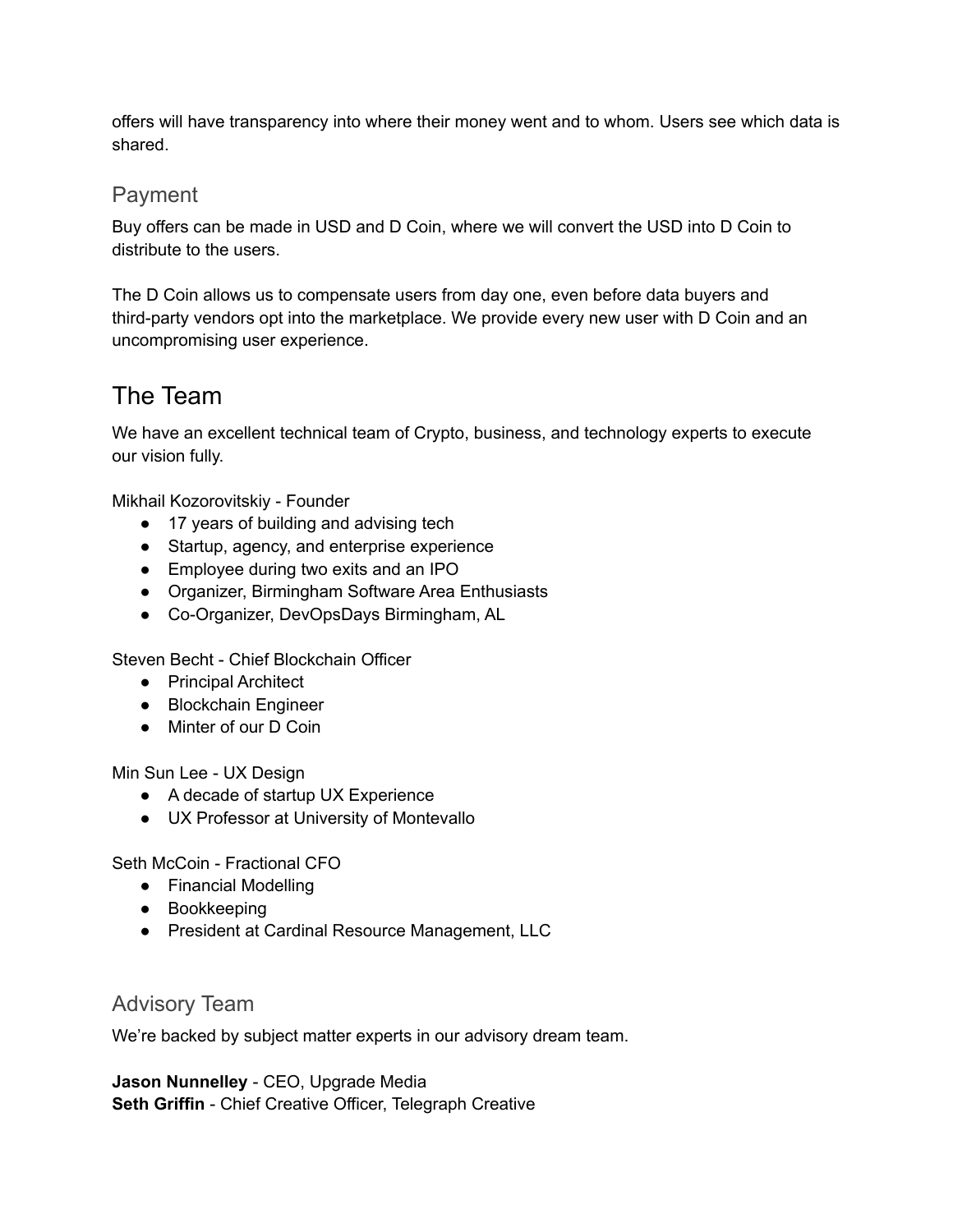**William Rhyne** - Enterprise Analytics Strategic Leader **Dr. Lindsay Sutton** - Senior Director of Experiential Strategy & Operations, Shipt **Chase Morrow** - Co-Founder, goodjob.io **Sanjay Kumar** - CEO, Kind Perks **Dewar Gaines** - Coin Operator, Crypto Investor **David Gibson** - Owner Marketer and Entrepreneur, Judge Roy Brown Whiskey

# <span id="page-7-0"></span>Launching the D Coin

Minting has been disabled at 3 billion. The D Coin distribution has been designed to protect public users, grow the market, and utilize the Datalus marketplace to maintain market liquidity. D Coin will have value as long as user data is valuable. Further restrictions on early investors have been implemented to prevent deflation. We'll do our best to maintain market prices above .0004 USDC.

## Public Sale

We've updated our timeline and the presale numbers to be more flexible while supporting our end funding goals.

Public Release: 100 - 200 Million D Coin Possible Exchange Rate: .0004 - .0013 USDC = 1 D Coin Estimated Financing: \$40,000 - \$260,000 Launch: Eary; Q1 2022 depending on milestones.

### Launch Event

Financial Summary

Public Release: 1.5 Billion \$DCN Possible Exchange Rate: .0004 - .0013 USDC = 1 D Coin Estimated Sale: \$600k - \$1.95 Million Launch: Early Q2, depending on the price of D Coin. We will launch in 10 million D Coin increments.

## D Coin (\$DCN) Distribution

Total: 3 Billion Limited Public Sale: 100 - 200 Million Publicly available: 1.5 Billion Marketplace: